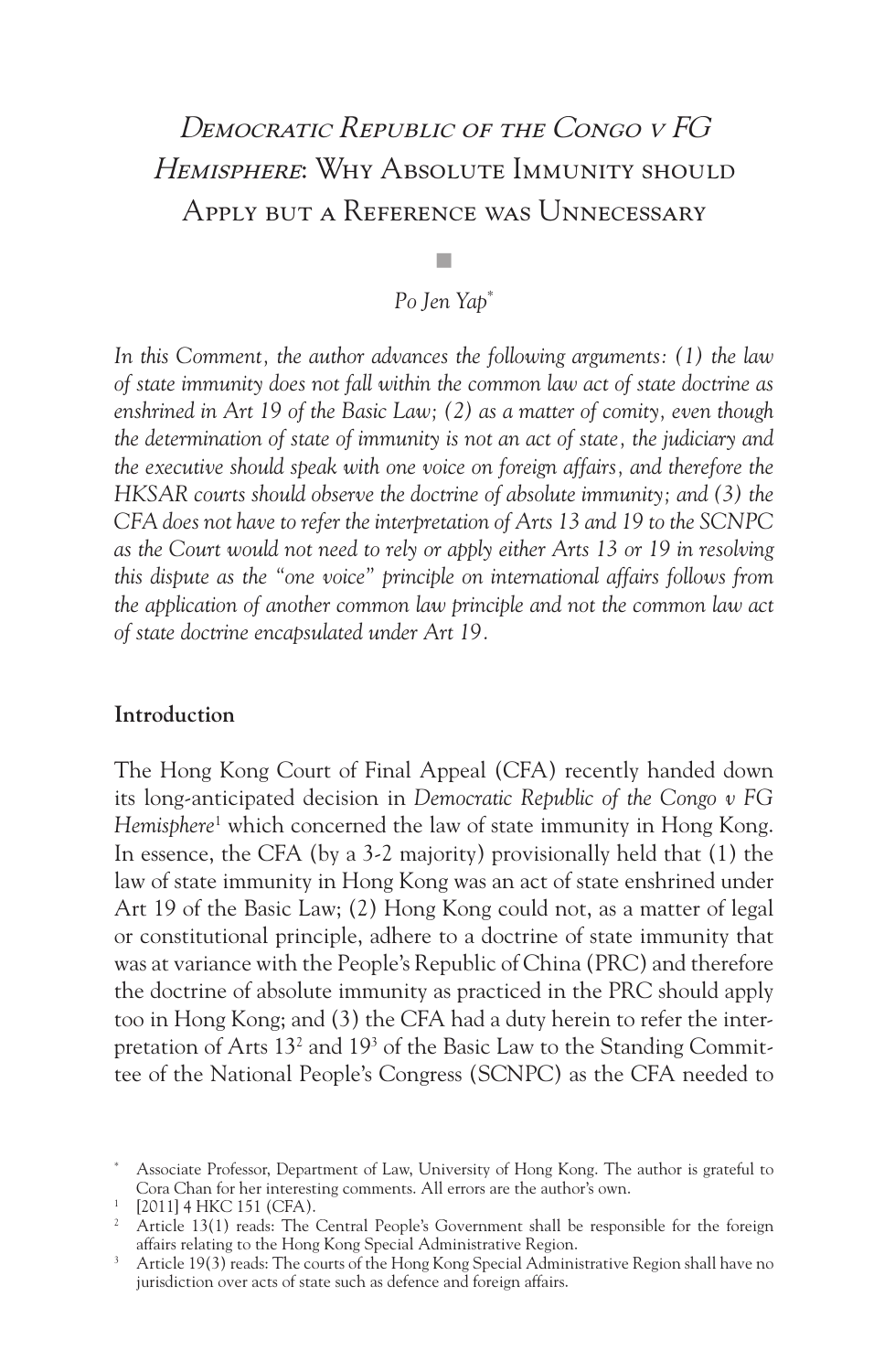interpret these said provisions, which were provisions concerning affairs falling within the responsibility of the Central People's Government or the relationship between the Central Authorities and the Region, when adjudicating this case in question.

The facts and procedural history of the case may be briefly stated. The respondent, FG Hemisphere, was the assignee of the benefit of debts owed by the Democratic Republic of the Congo in consequence of two ICC arbitration awards made against it. The respondent had sought to enforce these awards against money said to be payable in Hong Kong to the Congo by China Railway and its subsidiaries. The Congo, China Railway and its subsidiaries had sought to resist enforcement on the basis that the Congo, as a sovereign state, enjoyed immunity. In the High Court, Reyes J held that the transactions between China Railway and the Congo were not commercial in nature, and therefore even if Hong Kong recognised the restricted doctrine of immunity, the transaction did not fall within the exception to sovereign immunity recognised by the restrictive approach. The Court of Appeal, by a 2-1 majority, held that the restrictive principle of immunity applied in Hong Kong and the Congo was not immune in relation to its commercial transactions.

In this Comment, I shall advance the following arguments: (1) the law of state immunity does not fall within the common law act of state doctrine as enshrined in Art 19; (2) as a matter of comity, even though the determination of state immunity is not an act of state, the judiciary and the executive should speak with one voice on foreign affairs, and therefore the HKSAR courts should observe the doctrine of absolute immunity; and (3) the CFA did not have to refer the interpretation of Arts 13 and 19 to the SCNPC as the Court would not need to rely or apply either Art 13 or 19 in resolving this dispute as the "one voice" principle on international affairs follows from the application of another common law principle4 and not the common law act of state doctrine encapsulated under Art 19.

#### **State Immunity Falls Outside the Common Law Act of State Doctrine**

Article 19(3) states that "The courts of the Hong Kong Special Administrative Region shall have no jurisdiction over acts of state such as defence and foreign affairs". According to the majority judges (Chan PJ, Ribeiro

<sup>4</sup>*Rio Tinto Zinc Corporation v Westinghouse Electric Corporation (HL)*, [1978] 2 W.L.R. 81.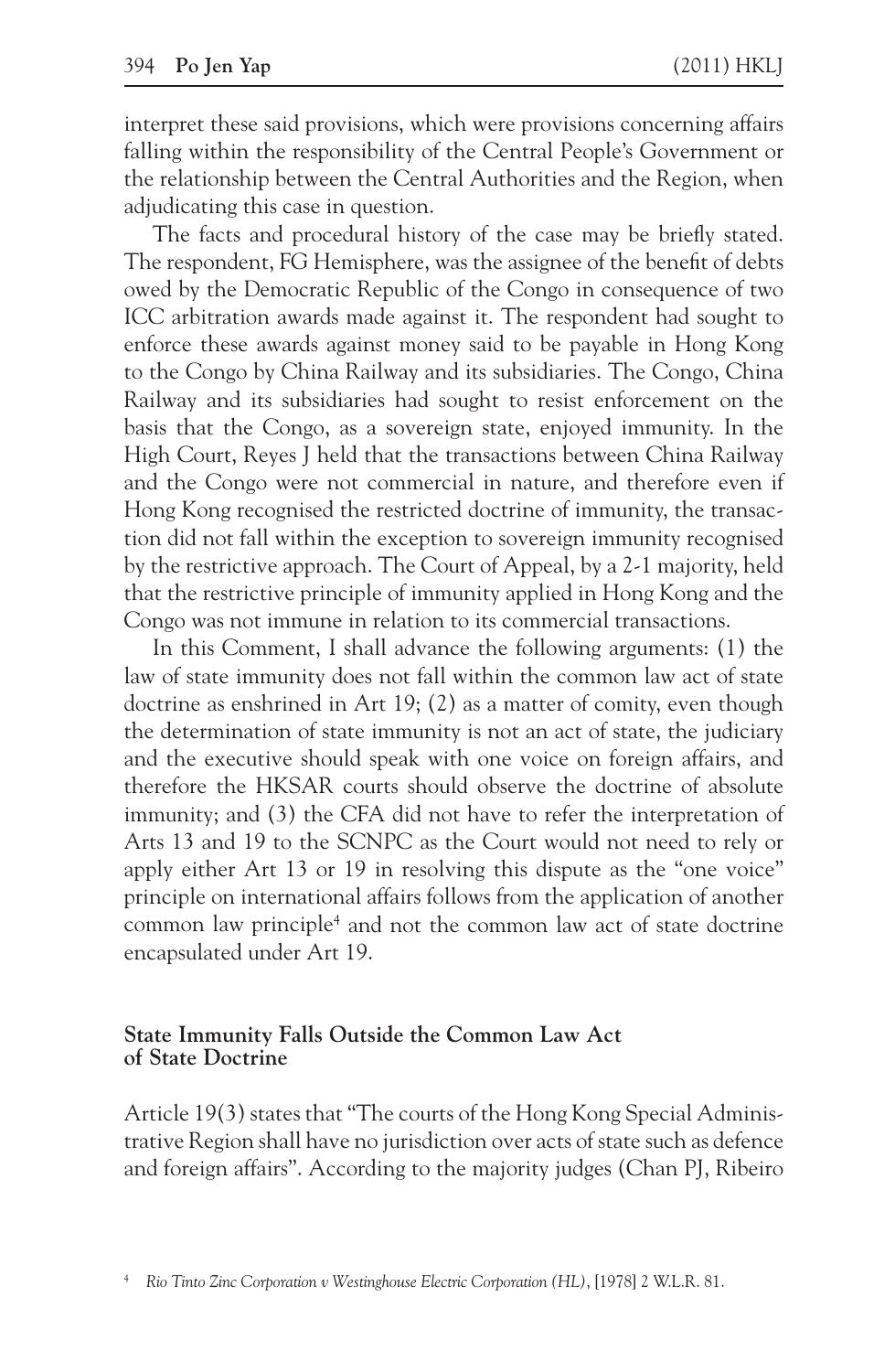PJ and Sir Anthony Mason NPJ), Art 19(3) is "consistent with the common law doctrine of act of state"5 and therefore they applied the common law understanding of what constituted an act of state. In particular, they endorsed the views advanced by the learned editors of Dicey, Morris and Collins that the "courts will not investigate the propriety of an act of the executive 'performed in the course of its relations with a foreign state".<sup>6</sup> In the same vein, they endorsed Lord Wilberforce's views in *Buttes Gas and Oil Co v Hammer (No 3)* that the act of state doctrine in the context of foreign affairs was part of a "more general principle that courts will not adjudicate upon the transactions of foreign sovereign states".<sup>7</sup>

Undeniably, the doctrine of state immunity is concerned with the relations between states. Therefore the majority judges reasoned that state immunity fell within the common law understanding of an act of state as enshrined under Art 19. Unfortunately, this is where the majority judges erred at law.

Certainly, the majority judges were right that state immunity implicated the relations between sovereign states. But that does not mean that it automatically falls within the scope of the common law act of state doctrine. At common law, even though state immunity does concern the relationship between the state and foreign nations, it has also been accepted by judicial practice that the determination of the nature and extent of immunity accorded to a foreign state, in the absence of legislation, is for the courts to decide. In 1975, the Privy Council of Hong Kong in *Philippine Admiral v Wallem Shipping (Hong Kong) Ltd* <sup>8</sup> established that a restrictive approach to immunity should be adopted in relation to immunity claimed for vessels arrested in Admiralty *in rem* actions. Subsequently, in 1977, the English Court of Appeal in *Trendex Trading Corp v Nigeria*<sup>9</sup> extended the restricted view of immunity to *in personam* cases. Finally, in the House of Lords decision in *Playa Larga v I Congreso del Partido*, 10 Lord Wilberforce also endorsed the courts' earlier assumption of the role to define the doctrine of state immunity prior to any legislative enactment. In all these cases, even though the judicial policy on immunity implicated the relationship between sovereign nations, there was no suggestion that this was an act of state for which the courts were denied jurisdiction or that they had exceeded jurisdiction by making such a determination.

<sup>&</sup>lt;sup>5</sup> See n 1 above at para 345.<br><sup>6</sup> See n 1 above at para 348.

<sup>&</sup>lt;sup>7</sup> [1982] A.C. 888 at 931 (HL).<br><sup>8</sup> [1977] A.C. 373 (PC).

<sup>&</sup>lt;sup>9</sup> [1977] Q.B. 529 (CA).

<sup>10 [1983] 1</sup> A.C. 244 (HL).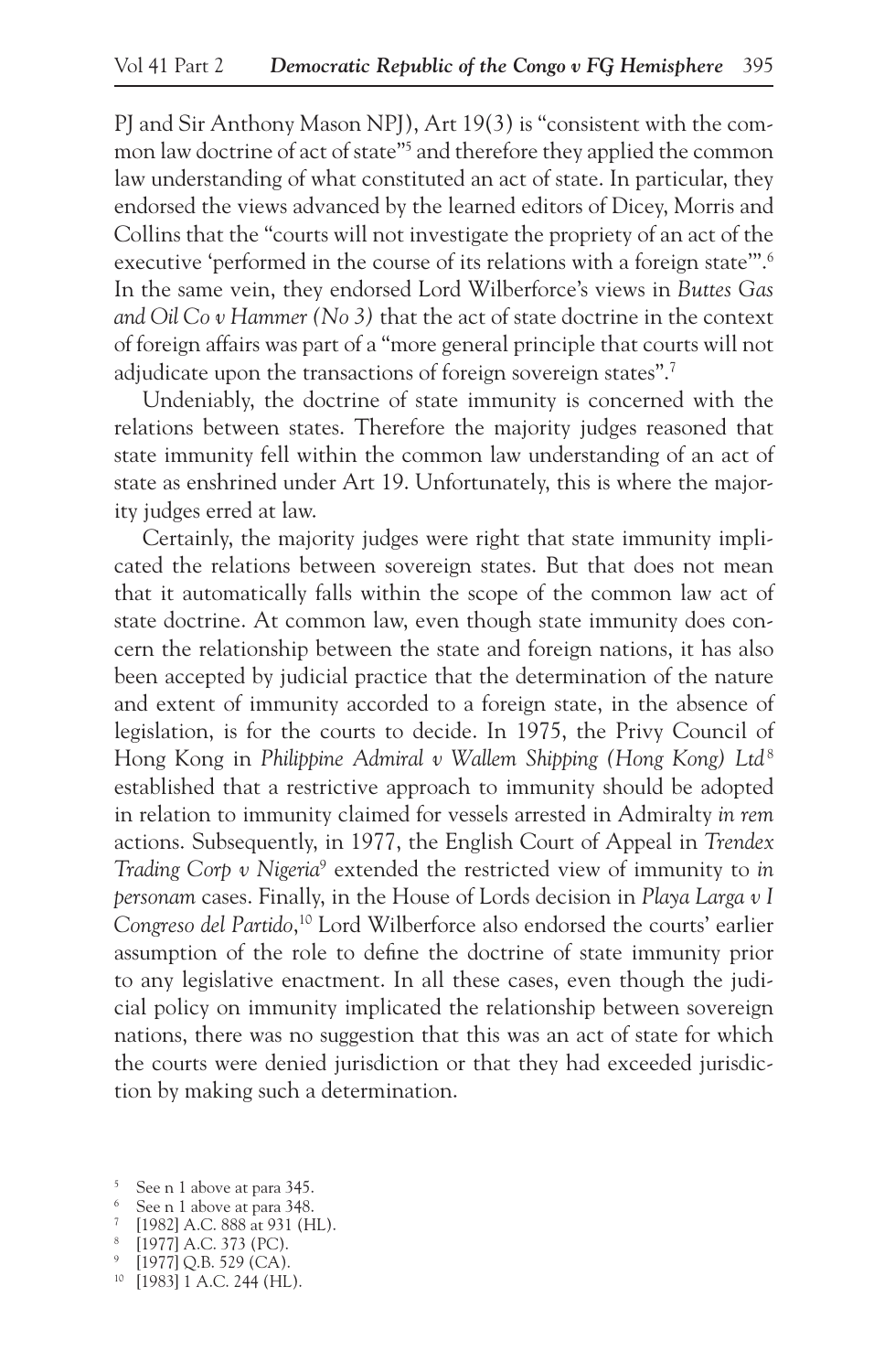Assuming that the majority judges in *FG Hemisphere* were indeed applying the common law doctrine of act of state, then they must also accept its parameters, which had always deemed the law on state immunity as falling outside the scope of this doctrine even though it concerned foreign affairs. The issue therefore is not whether state immunity concerns foreign affairs; the issue is whether state immunity is a foreign affairs issue that falls within the common law act of state doctrine over which any jurisdiction is denied to the courts. If the majority judges were indeed endorsing Lord Wilberforce's definition of the common law act of state doctrine in *Buttes Gas and Oil Co v Hammer (No 3),* surely to be consistent, they must also accept Lord Wilberforce's endorsement in *I Congreso del Partido* that the courts had the jurisdiction to determine the policy on state immunity. Surely, a jurist as eminent as Lord Wilberforce could not have been contradicting himself or recanting his view within a space of months; his Lordship clearly must not have deemed state immunity as falling within the scope of the common law act of state doctrine. Therefore, assuming the majority judges were applying the common law act of state doctrine, *a fortiori* they must also accept that under the common law, the law on state immunity is a subject-matter that common law courts have consistently ruled on and it is not an act of state on which courts have been denied jurisdiction to decide.

#### **Absolute Immunity and the "One Voice" Principle**

Even though state immunity falls outside the scope of the common law act of state doctrine, this does not necessarily mean that the Hong Kong courts should necessarily apply the restrictive approach to immunity.

The dissenting judges in *FG Hemisphere* (Bokhary PJ and Mortimer NPJ) argued that the restrictive approach to immunity should apply in Hong Kong because this had been the state of affairs under the common law as decided by the English courts in *Trendex Trading Corp* and *I Congreso del Partido.*

On the other hand, counsel for the Secretary of Justice (as intervener) had argued that the PRC government observes the doctrine of absolute immunity and therefore the judiciary and the executive should speak with "one voice" on foreign affairs issues. The minority judges had two inter-related responses to this argument.

First, the dissenting judges argued that, under the common law, the English courts had never consulted the executive on their position on state immunity. In fact, Bokhary PJ cited the Privy Council's warning in *Philippine Admiral* that "if the courts consult the executive on such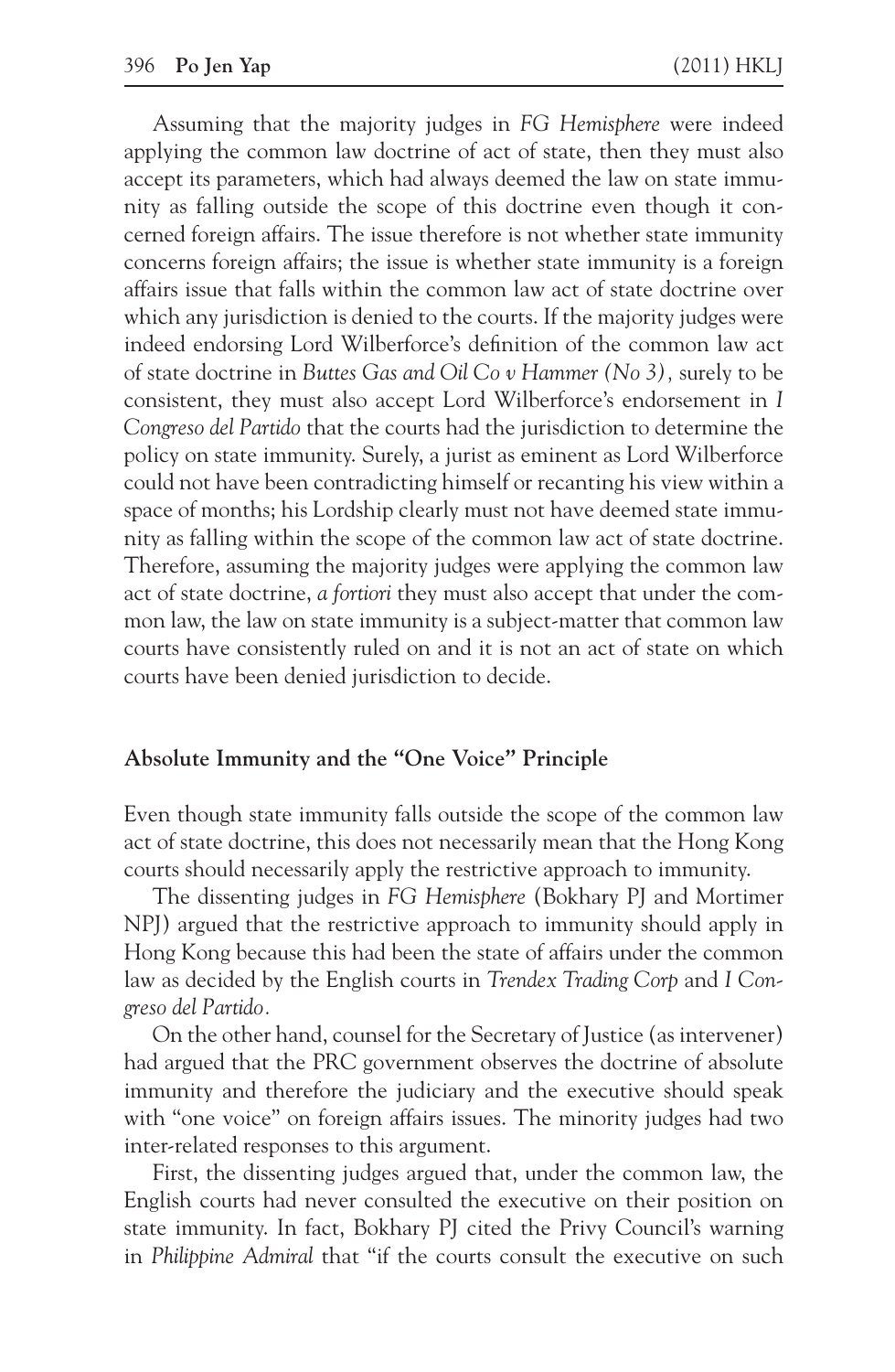questions, what may begin by guidance as to the principles to be applied may end in cases being decided irrespective of any principle in accordance with the view of the executive as to what is politically expedient".<sup>11</sup>

Unfortunately this is where the minority judges erred. In *Philippine Admiral*, *Trendex* and *I Congreso del Partido,* the courts were free not to apply an absolute approach to immunity because the executive never took a contrary stance. The executive never intervened in any of those proceedings and naturally there was no need for the courts to seek guidance from the executive and the judges were free to make their own determinations. Whichever way the courts decided, the "one voice" principle would not have been infringed as the executive never took a stand. However, on the facts in *FG Hemisphere*, the Secretary of Justice had intervened on behalf of the Hong Kong government, and had insisted on the application of the doctrine of absolute immunity. If the Hong Kong courts had instead applied the restricted approach to immunity, the "one voice" principle on foreign affairs would clearly have been violated.

Second, the minority judges distinguished the House of Lords decision in *Rio Tinto Zinc Corporation v Westinghouse Electric Corporation*<sup>12</sup> from which the "one voice" principle was derived, on the basis that the facts in *FG Hemisphere* were wholly different and the "one voice" principle was never applied in state immunity cases. In that case, there was an application for letters rogatory to obtain evidence from witnesses in England for the purposes of an American anti-trust dispute. The Attorney General had intervened and argued that the execution of these letters rogatory should be disallowed as the United States courts were seeking to exercise extra-territorial jurisdiction in penal matters which, in the view of Her Majesty's Government, was prejudicial to the sovereignty of the United Kingdom. In response, Lord Wilberforce agreed that the "courts should in such matters speak with the same voice as the executive".13 The minority's attempt to distinguish *Rio Tinto Zinc Corporation* is wholly unconvincing. The "one voice" principle was never applied in the English state immunity cases because the executive never intervened to argue a contrary stance. Therefore, the state immunity cases do not assist the minority's position. Herein, the Secretary of Justice, on behalf of the Hong Kong government, was arguing that the absolute approach to immunity should apply. It is also very telling that the dissenting judges could not identify a single precedent whereby the

<sup>11</sup>*See* n 8 above at 399. 12 [1978] 2 W.L.R. 81 (HL).

<sup>13</sup>*Ibid*., at 617.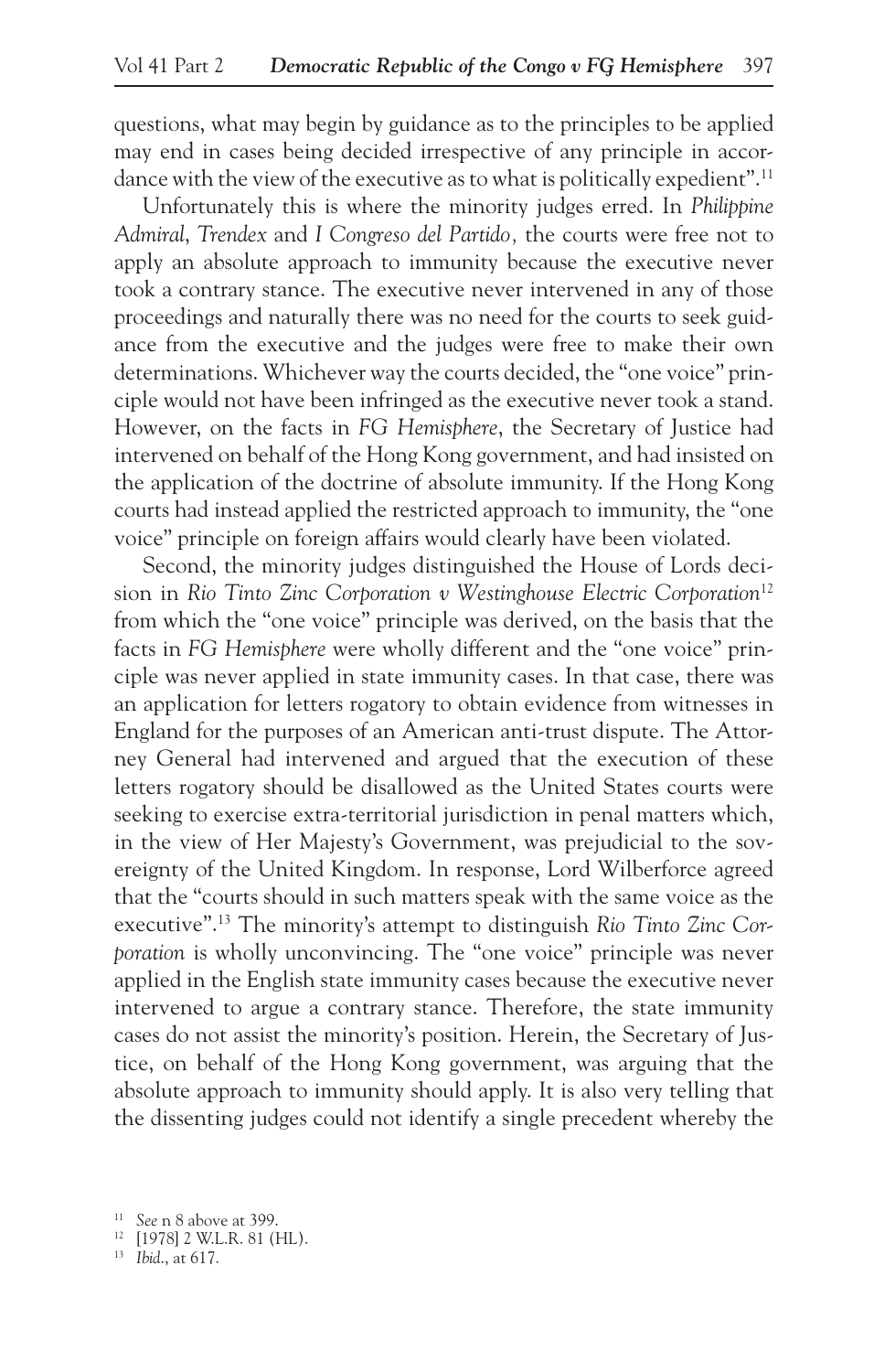courts had adopted a different stance on foreign affairs from the one preferred by the executive.

This author must emphasise that the "one voice" principle is a common law principle whereby judges display comity by choosing to speak with the same voice as the executive on foreign affairs. Courts do so out of judicial modesty and not because they are denied jurisdiction to decide as they are in those acts of state cases. Lord Wilberforce, who also adjudicated over the common law act of state doctrine in *Buttes Gas and Oil Co v Hammer,* never claimed that the dispute in *Rio Tinto Zinc Corporation* was an act of state for which the courts were denied jurisdiction to hear. The act of state doctrine was never discussed by any of the English judges. Instead, this "one voice" principle is a doctrine of comity, unlike the common law act of state doctrine which is a jurisdiction-stripping mechanism obligatory on the courts.

Some critics might ask why the Hong Kong courts should speak with same voice as the executive branch of government in the PRC. After all, they may claim, under the "One Country, Two Systems" model, Hong Kong should be free to depart from the position observed by the PRC government. This is an interesting question but wholly irrelevant on the facts in FG *Hemisphere*. Herein, the Secretary of Justice had intervened on behalf of the executive branch of government in Hong Kong to advance the doctrine of absolute immunity. Therefore, the doctrine of absolute immunity is the view taken not only by the PRC government but also by the executive branch of government in Hong Kong. Hence, the "one voice" principle remains relevant and unassailable. This would also mean that if in the future the executive branch of the Hong Kong government does not take a stance on this issue, the courts would be free to adopt the doctrine of restrictive immunity on its own initiative.

Therefore, in *FG Hemisphere*, the majority judges were right for now to depart from the common law position on state immunity and argue for the absolute approach to immunity in Hong Kong. But they should have done so not because state immunity is an act of state but because, as a matter of comity, the courts should speak with the same voice as the executive on foreign affairs.

#### **Reference to SCNPC was Unnecessary**

According to the majority judges, state immunity fell within the common law doctrine of act of state and therefore Art 19 of the Basic Law was engaged. In the same vein, state immunity implicated foreign affairs for which Art 13 had assigned responsibility to the Central People's Government (CPG). Since the CFA needed to interpret these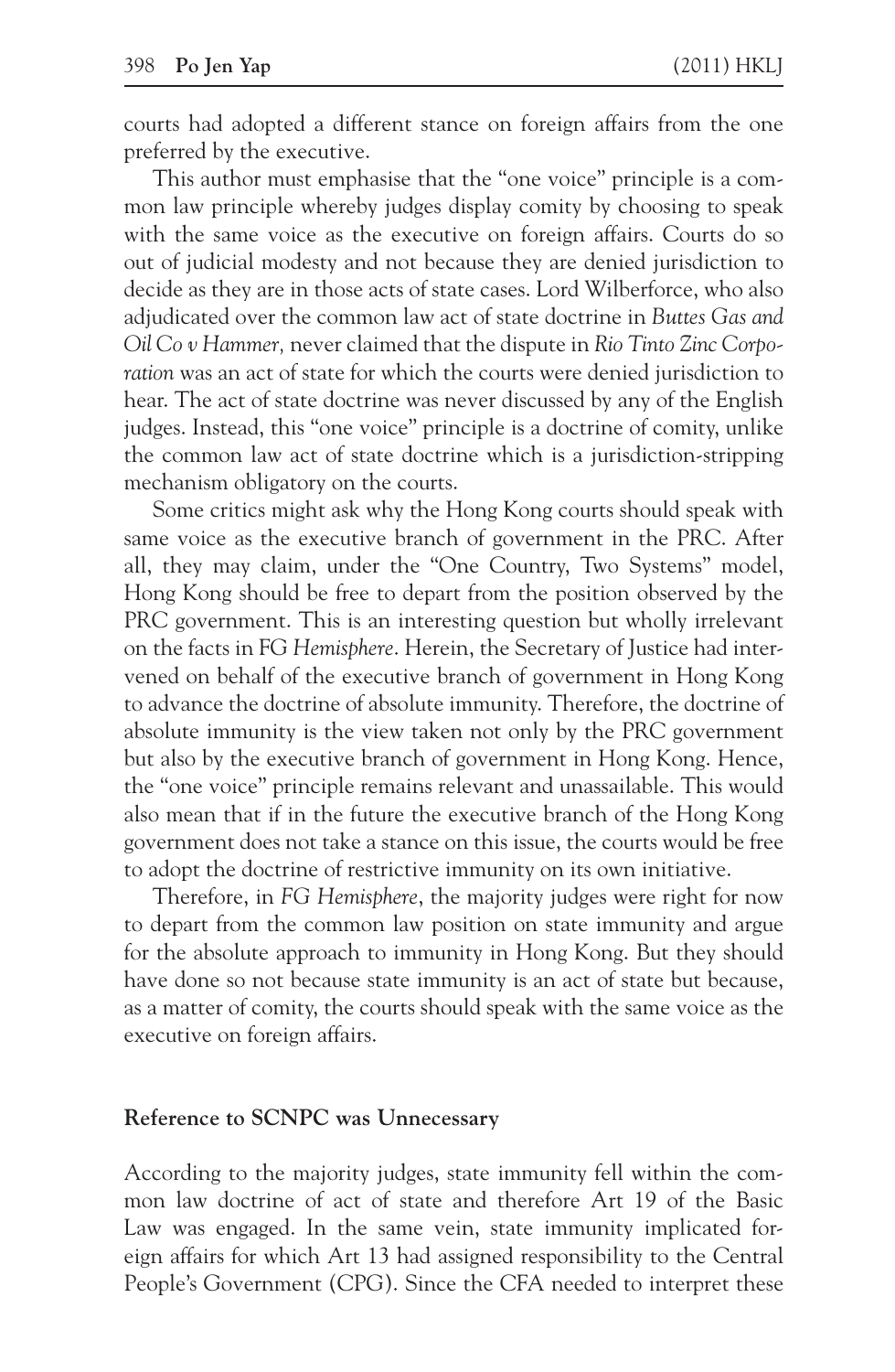said provisions, which concern affairs falling within the responsibility of the CPG or the relationship between the Central Authorities and the Region, when adjudicating this case in question, a reference to the SCNPC was required.

As this author has argued earlier, at common law, even though state immunity does concern the relationship between states, it has also been accepted by judicial practice that the determination of the nature and extent of immunity accorded to a foreign nation, in the absence of legislation, is for the courts to decide. If the majority judges in *FG Hemisphere* were indeed applying the common law doctrine of act of state, then they must also accept its scope, which has always deemed the law on state immunity as falling outside the parameters of this doctrine even though it implicated foreign affairs. The issue therefore is not whether state immunity is concerned with foreign affairs; the issue is whether state immunity is a foreign affairs issue that falls within the common law act of state doctrine over which the courts have been denied jurisdiction under Art 19.

Therefore, since the law of state immunity falls outside the scope of Art 19 of the Basic Law, there was no need for the CFA to interpret or apply this provision when adjudicating this case and a reference to the SCNPC was not required. In the same vein, Art 13 of the Basic Law was irrelevant to the adjudication of this case. It merely states that the CPG shall be responsible for the foreign affairs relating to the HKSAR. It does not state that the CPG shall have *sole* responsibility over the HKSAR's foreign affairs nor does it define or limit the jurisdiction of the courts over foreign affairs. Therefore, again there was no need for the CFA to apply or interpret this Basic Law provision for the purposes of the adjudication. Therefore, a reference to the SCNPC on this point was also unnecessary. In my view, the majority judges were right to apply the doctrine of absolute immunity in Hong Kong, but this could have been done solely on the basis that under the common law, the courts and the executive should speak with the same voice on foreign affairs. Since this result followed from the application of another common law principle and not the common law act of state doctrine enshrined within the Basic Law, no reference to the SCNPC would be required.

#### **Conclusion**

 Certainly, one must appreciate why the CFA felt compelled to apply the doctrine of absolute immunity in Hong Kong. The Office of the Commissioner of the Ministry of Foreign Affairs in the HKSAR had placed three letters before the courts, arguing that the doctrine of restrictive